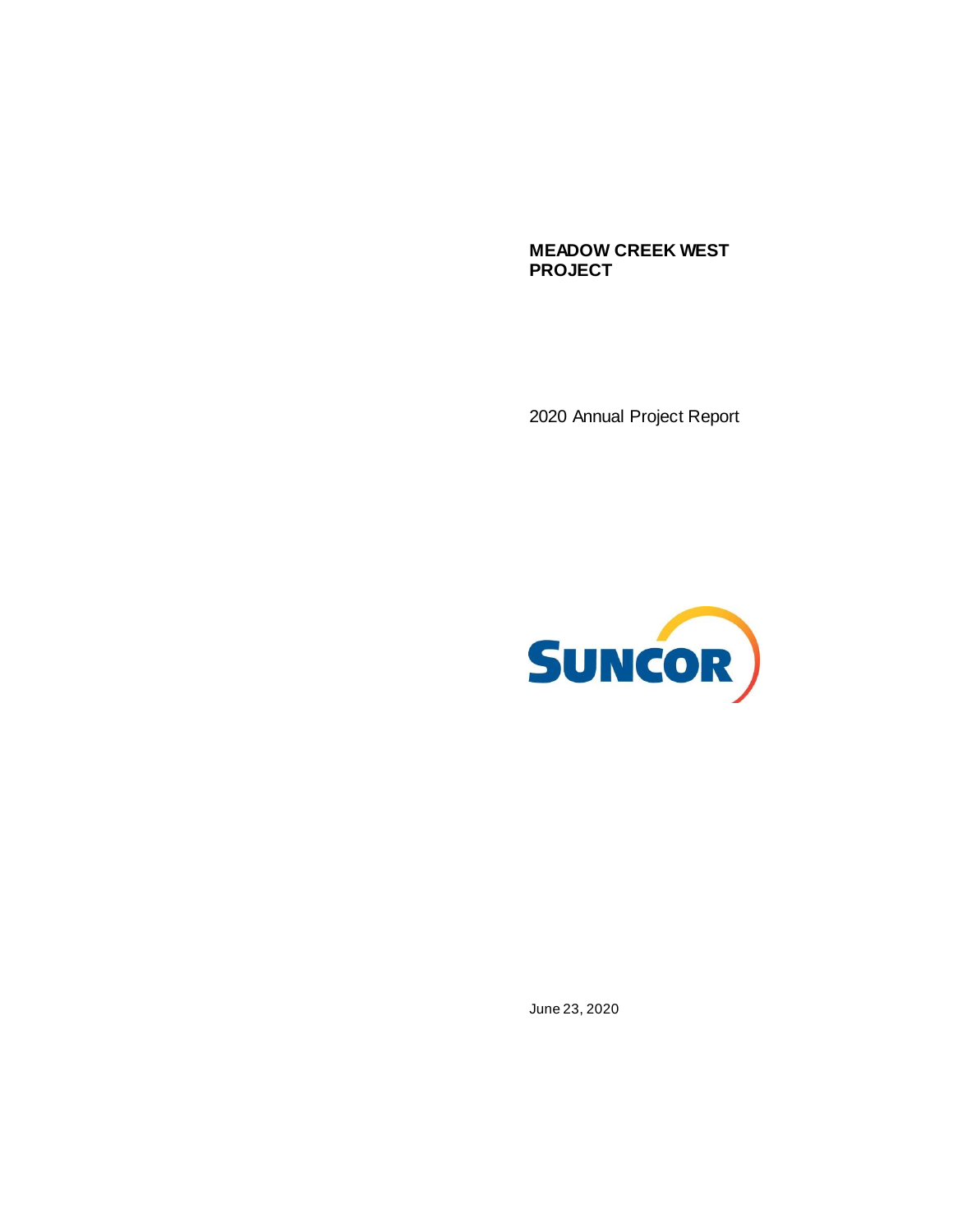

### **Table of Contents**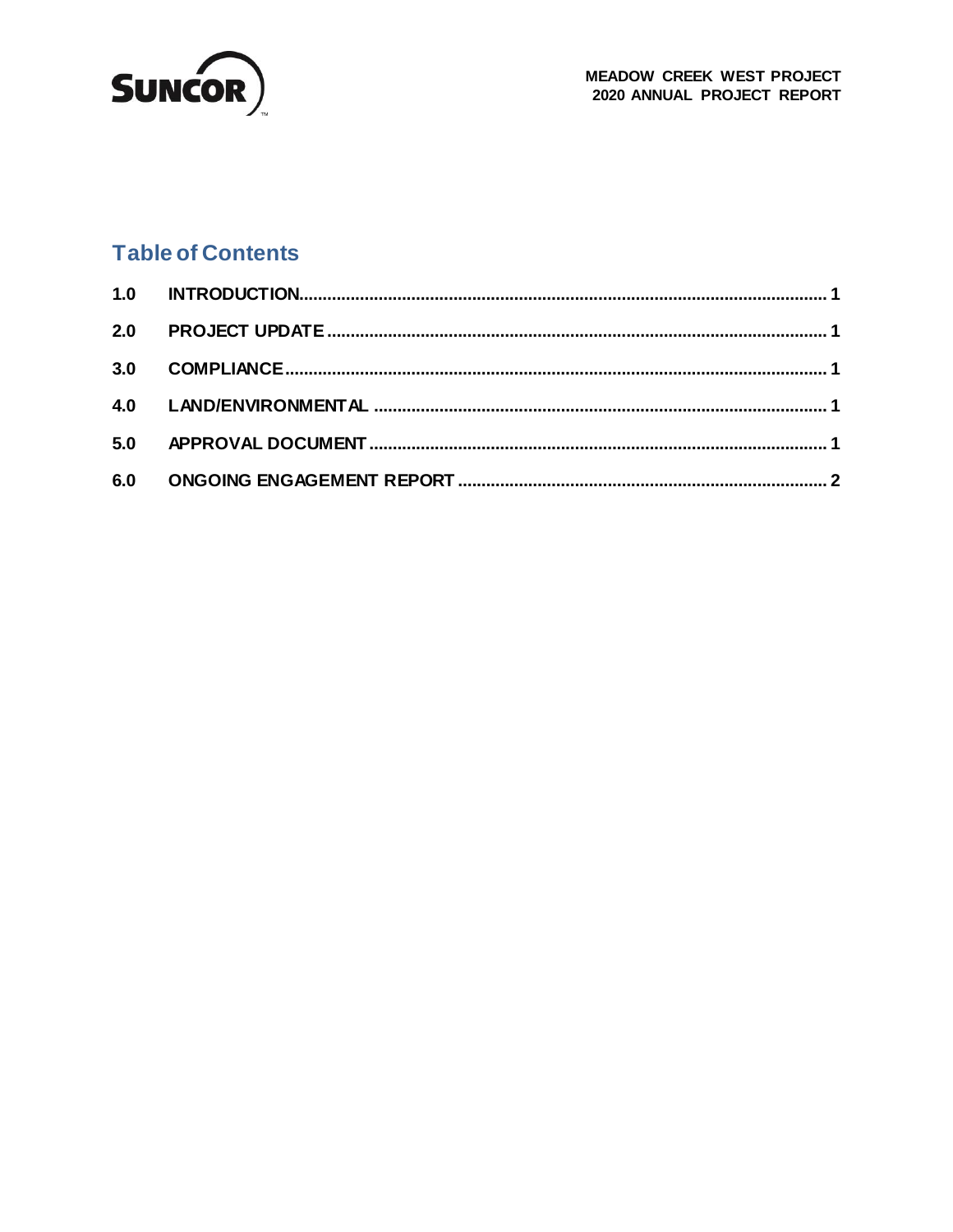<span id="page-2-5"></span>

# <span id="page-2-0"></span>**1.0 INTRODUCTION**

In accordance with conditions 1.7.5 through 1.7.7 and Schedule 4 of the Meadow Creek West project approval (IA-001) Suncor Energy Inc. (Suncor) is providing the information below required for the 2020 Annual Project Report.

# <span id="page-2-1"></span>**2.0 PROJECT UPDATE**

The Meadow Creek West project was approved by the Alberta Energy Regulator (AER) on February 21, 2020; as such there are no project activities to report for the 2019 calendar year.

#### **Proposed 2020 Activities**

Suncor has deferred the Meadow Creek West project and no activities regulated by the Meadow Creek West approval are planned for 2020. The operational life of the project remains 25 to over 40 years.

#### <span id="page-2-2"></span>**3.0 COMPLIANCE**

The Meadow Creek West project was approved by the Alberta Energy Regulator (AER) on February 21, 2020; as such there are no compliance activities to report for the 2019 calendar year. As no activities have been completed since receiving the approval, there are no audits, inspections or compliance actions to be report at this time.

Since receiving approval, Suncor has been working to identify and action regulatory compliance requirements. Suncor will continue this work through 2020.

#### <span id="page-2-3"></span>**4.0 LAND/ENVIRONMENTAL**

The Meadow Creek West project was approved by the Alberta Energy Regulator (AER) on February 21, 2020; as such there is no land or environmental information to report for the 2019 calendar year. There has been no update to the information required by the AER for Land/Environmental since project approval was received.

## <span id="page-2-4"></span>**5.0 APPROVAL DOCUMENT**

The Meadow Creek West project was approved by the Alberta Energy Regulator (AER) on February 21, 2020; as such there is no approval information to report for the 2019 calendar year. There have been no changes to the project scope since the approval was received.